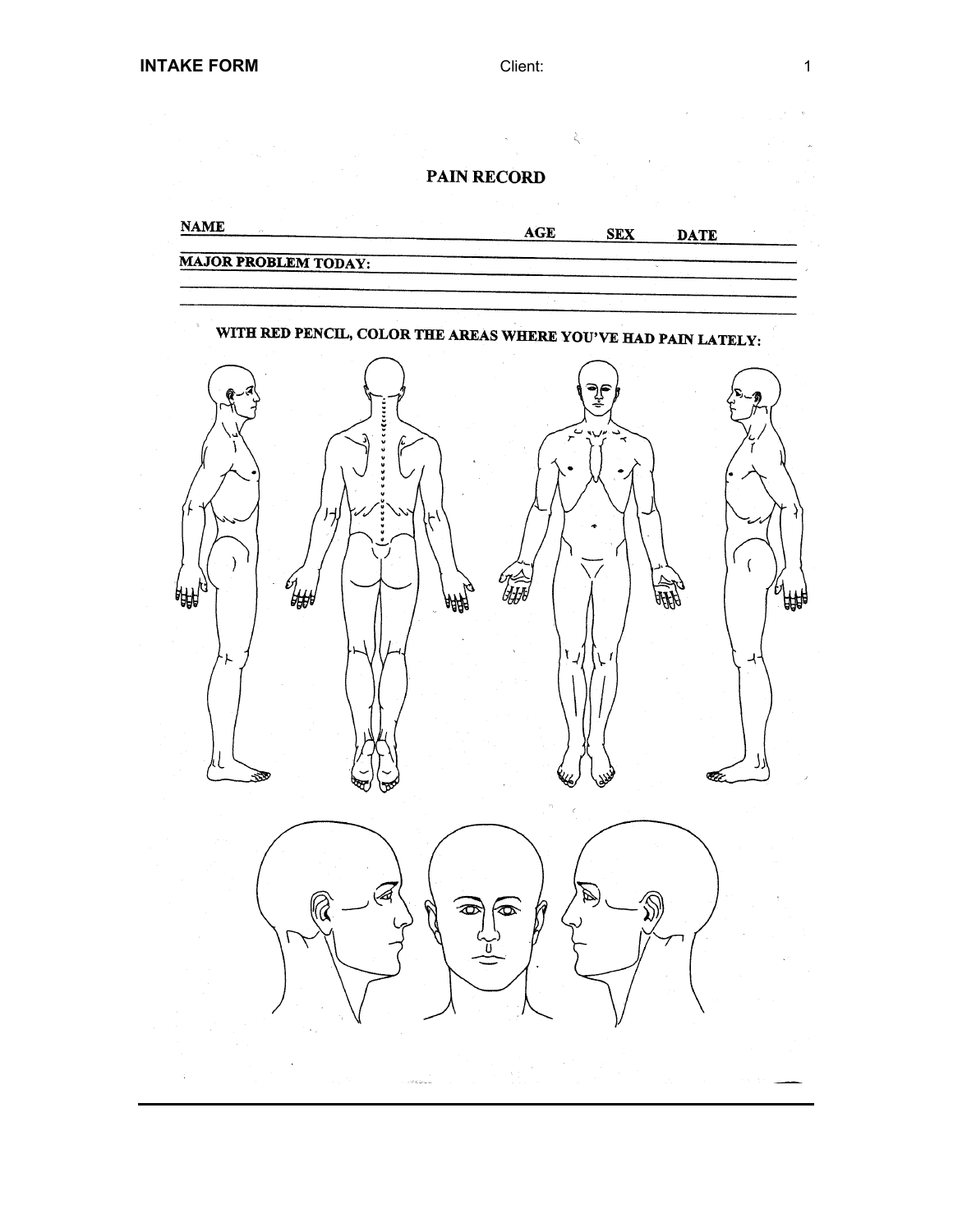# **CTB Intake Form -- Thai Bodywork School of Thai Massage**

When filling out online, please use **bolded** type as this makes it easier to read. Thank you!

| Address: ________________________________City:________________Zipcode:_________________                                                                                                                       |  |
|---------------------------------------------------------------------------------------------------------------------------------------------------------------------------------------------------------------|--|
|                                                                                                                                                                                                               |  |
|                                                                                                                                                                                                               |  |
|                                                                                                                                                                                                               |  |
|                                                                                                                                                                                                               |  |
| <b>Medical History:</b>                                                                                                                                                                                       |  |
| Height: Weight: Weight:<br>Are you currently under the care of a physician? ___ Yes ___ No<br>Are you currently under the care of an alternative medicine practitioner? Yes/No<br>If yes, what for? _________ |  |
| Are you currently under the care of a chiropractor? ____ Yes____ No                                                                                                                                           |  |

If yes, what for? \_\_\_\_\_\_\_\_\_\_\_\_\_\_\_\_\_\_\_\_\_\_\_\_\_\_\_\_\_\_\_\_\_\_\_\_\_\_\_\_\_\_\_\_\_\_\_\_\_\_\_\_\_\_\_\_

Please check any of the following that apply to you (in the past or currently):

| Heart problems        | Arthritis            | Back problems            |  |
|-----------------------|----------------------|--------------------------|--|
| High blood pressure   | Osteoarthritis       | Spinal problems          |  |
| <b>Blood clots</b>    | Wear contact lenses  | Disc problems            |  |
| Varicose veins        | Pregnant             | Joint problems           |  |
| Pacemaker             | <b>Diabetes</b>      | Accidents or Injuries    |  |
| Neurological problems | Surgery              | Major illness or disease |  |
| Headaches             | Epilepsy or Seizures | Recent breaks/sprains    |  |
| Sinus problems        | Digestive problems   | Skin problems            |  |
| Circulatory problems  | Constipation         | Respiratory problems     |  |

Has your physician told you that you have any of the following?

\_\_Herniated/bulging disks \_\_Spinal Stenosis \_\_Scoliosis \_\_Diabetes \_\_Thyroid Problem

 $\bot$  , and the contribution of the contribution of the contribution of the contribution of  $\bot$ 

 $\_$  ,  $\_$  ,  $\_$  ,  $\_$  ,  $\_$  ,  $\_$  ,  $\_$  ,  $\_$  ,  $\_$  ,  $\_$  ,  $\_$  ,  $\_$  ,  $\_$  ,  $\_$  ,  $\_$  ,  $\_$  ,  $\_$  ,  $\_$  ,  $\_$  ,  $\_$ 

Do you use any other body therapies?

 \_\_\_Chiropractic \_\_\_Massage \_\_\_Physical Therapy \_\_\_Acupuncture \_\_\_Tens Unit Other: \_\_\_\_\_\_\_\_\_\_\_\_\_\_\_

What do/did you use the therapy for? \_\_\_\_\_\_\_\_\_\_\_\_\_\_\_\_\_\_\_\_\_\_\_\_\_\_\_\_\_\_\_\_\_\_\_\_\_\_\_\_\_

How much water do you drink per day?

List any food sensitivities:

Do you wear orthotics? \_\_\_Yes \_\_\_No How long have you worn them?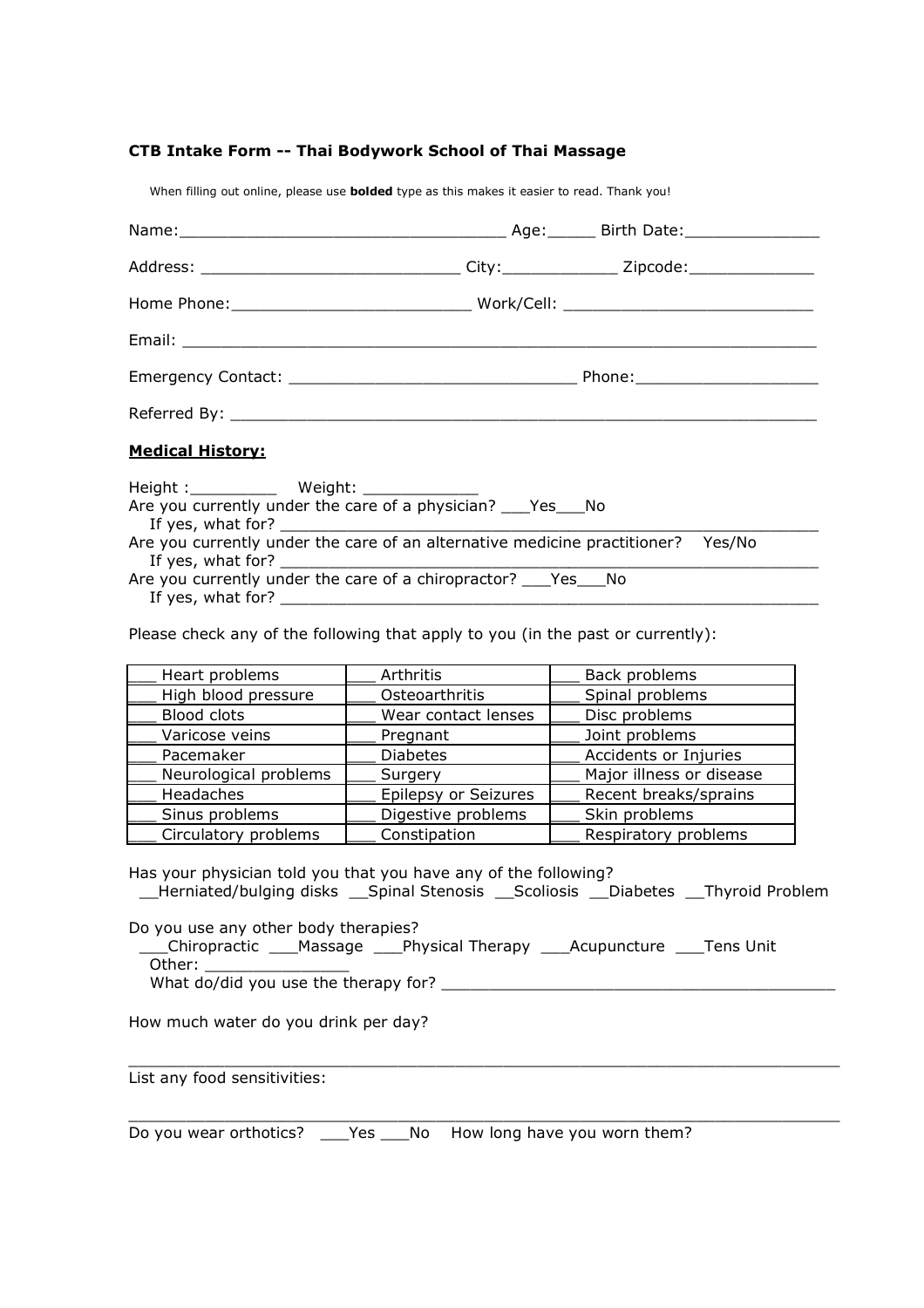Do you, or did you as a child prefer to sit on one leg? \_\_\_Yes \_\_\_No

### **Medications:**

List any medication you currently take:

List any medication you have used in the past and why you stopped taking it:

 $\bot$  , and the contribution of the contribution of the contribution of the contribution of  $\bot$ 

\_\_\_\_\_\_\_\_\_\_\_\_\_\_\_\_\_\_\_\_\_\_\_\_\_\_\_\_\_\_\_\_\_\_\_\_\_\_\_\_\_\_\_\_\_\_\_\_\_\_\_\_\_\_\_\_\_\_\_\_\_\_\_\_\_\_\_\_\_\_\_\_\_\_

 $\_$  ,  $\_$  ,  $\_$  ,  $\_$  ,  $\_$  ,  $\_$  ,  $\_$  ,  $\_$  ,  $\_$  ,  $\_$  ,  $\_$  ,  $\_$  ,  $\_$  ,  $\_$  ,  $\_$  ,  $\_$  ,  $\_$  ,  $\_$  ,  $\_$  ,  $\_$ 

 $\bot$  , and the contribution of the contribution of the contribution of the contribution of  $\bot$ 

 $\bot$  , and the contribution of the contribution of the contribution of the contribution of  $\bot$ 

 $\bot$  , and the contribution of the contribution of the contribution of the contribution of  $\bot$ 

 $\bot$  , and the contribution of the contribution of the contribution of the contribution of  $\bot$ 

 $\bot$  , and the contribution of the contribution of the contribution of the contribution of  $\bot$ 

 $\bot$  , and the contribution of the contribution of the contribution of the contribution of  $\bot$ 

 $\bot$  , and the contribution of the contribution of the contribution of the contribution of  $\bot$ 

 $\bot$  , and the set of the set of the set of the set of the set of the set of the set of the set of the set of the set of the set of the set of the set of the set of the set of the set of the set of the set of the set of t

 $\bot$  , and the contribution of the contribution of the contribution of the contribution of  $\bot$ 

 $\bot$  , and the contribution of the contribution of the contribution of the contribution of  $\bot$ 

 $\bot$  , and the contribution of the contribution of the contribution of the contribution of  $\bot$ 

List any vitamins, minerals, supplements that you take:

### **Pain History:**

Describe any pain/tension. How long have you had it?

Was there an event or illness that seemed to start it?

Is your pain/tension worse in the morning or evening?

Does anything seem to change your pain? Make it worse/better?

Are there particular movements associated with your pain?

Please list any accidents, surgeries, etc. starting with the most recent. Date/Accident

# **Jaw/Facial Pain:**

| Do you have TMJ? ____Yes ____No                                                   |  |
|-----------------------------------------------------------------------------------|--|
| Do you have jaw pain associated with chewing or yawning? ________________________ |  |
| Do you clench or grind your teeth? _____Yes _____No                               |  |
| Do you wear a night guard? ______Yes ______No                                     |  |
| When was your last dental appointment?                                            |  |
| Do you wear bifocals or progressive lenses? Yes No                                |  |
| Do you or have you ever experienced any visual disturbances? _____Yes _____No     |  |
| If yes, please explain?                                                           |  |
| When was your last eye doctor appointment?                                        |  |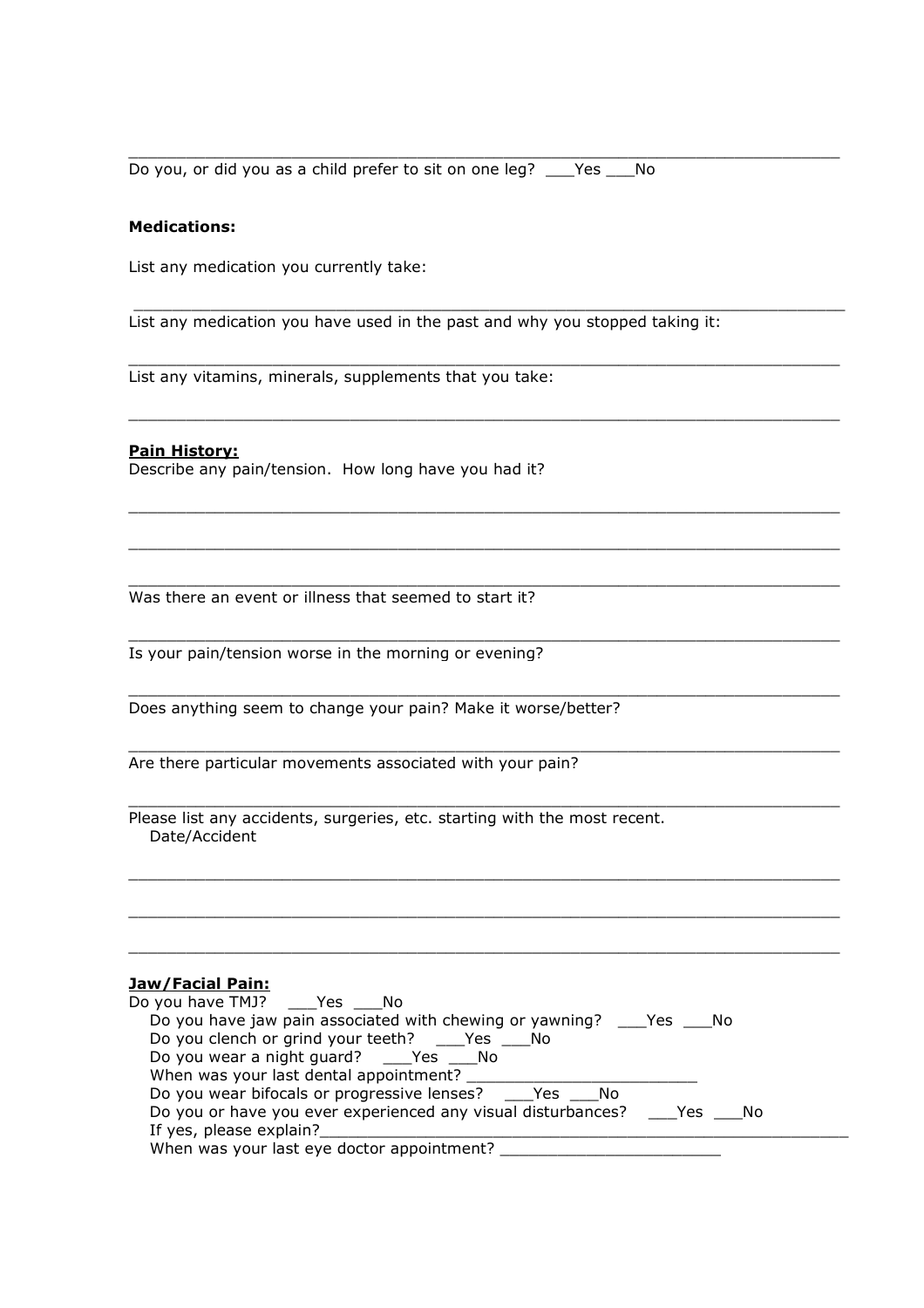### **Life/General:**

| ---------<br>Rate the level of stress in your life as you perceive it:<br>___High ___Medium-High ___Medium ___Medium-Low ___Low |
|---------------------------------------------------------------------------------------------------------------------------------|
| What are your goals regarding your overall quality of life?                                                                     |
|                                                                                                                                 |
|                                                                                                                                 |
|                                                                                                                                 |
| <b>Home Stress:</b>                                                                                                             |
| Do you have child-care or other home-tasks? ___Yes ___No<br>Are you immobile for long periods of time? ___Yes ___No             |
| Do you lie on the couch or bed and read? $\overline{\phantom{0}}\phantom{0}$ Yes $\overline{\phantom{0}}$ No                    |
| <b>Work Stress:</b><br>Are you able to work? ____Yes ____No                                                                     |
| How do you feel after a day of work?                                                                                            |
| Does your pain affect your work?                                                                                                |
| What is your occupation?                                                                                                        |
| Do you perform repetitive movements at work?                                                                                    |
| Are you immobile for long periods of time?                                                                                      |
| Given the opportunity, what would you like to do?                                                                               |
|                                                                                                                                 |

#### **Activities/Hobbies:**

List any activities/hobbies you do on a regular basis? (musical, sport, sewing, gardening, etc.) and how frequently you do them:

 $\_$  ,  $\_$  ,  $\_$  ,  $\_$  ,  $\_$  ,  $\_$  ,  $\_$  ,  $\_$  ,  $\_$  ,  $\_$  ,  $\_$  ,  $\_$  ,  $\_$  ,  $\_$  ,  $\_$  ,  $\_$  ,  $\_$  ,  $\_$  ,  $\_$  ,  $\_$ 

 $\_$  ,  $\_$  ,  $\_$  ,  $\_$  ,  $\_$  ,  $\_$  ,  $\_$  ,  $\_$  ,  $\_$  ,  $\_$  ,  $\_$  ,  $\_$  ,  $\_$  ,  $\_$  ,  $\_$  ,  $\_$  ,  $\_$  ,  $\_$  ,  $\_$  ,  $\_$ 

 $\bot$  , and the contribution of the contribution of the contribution of the contribution of  $\bot$ 

# **Excercise:**

Are you able to exercise? \_\_\_\_Yes \_\_\_\_No What types of exercise do you do and how frequently?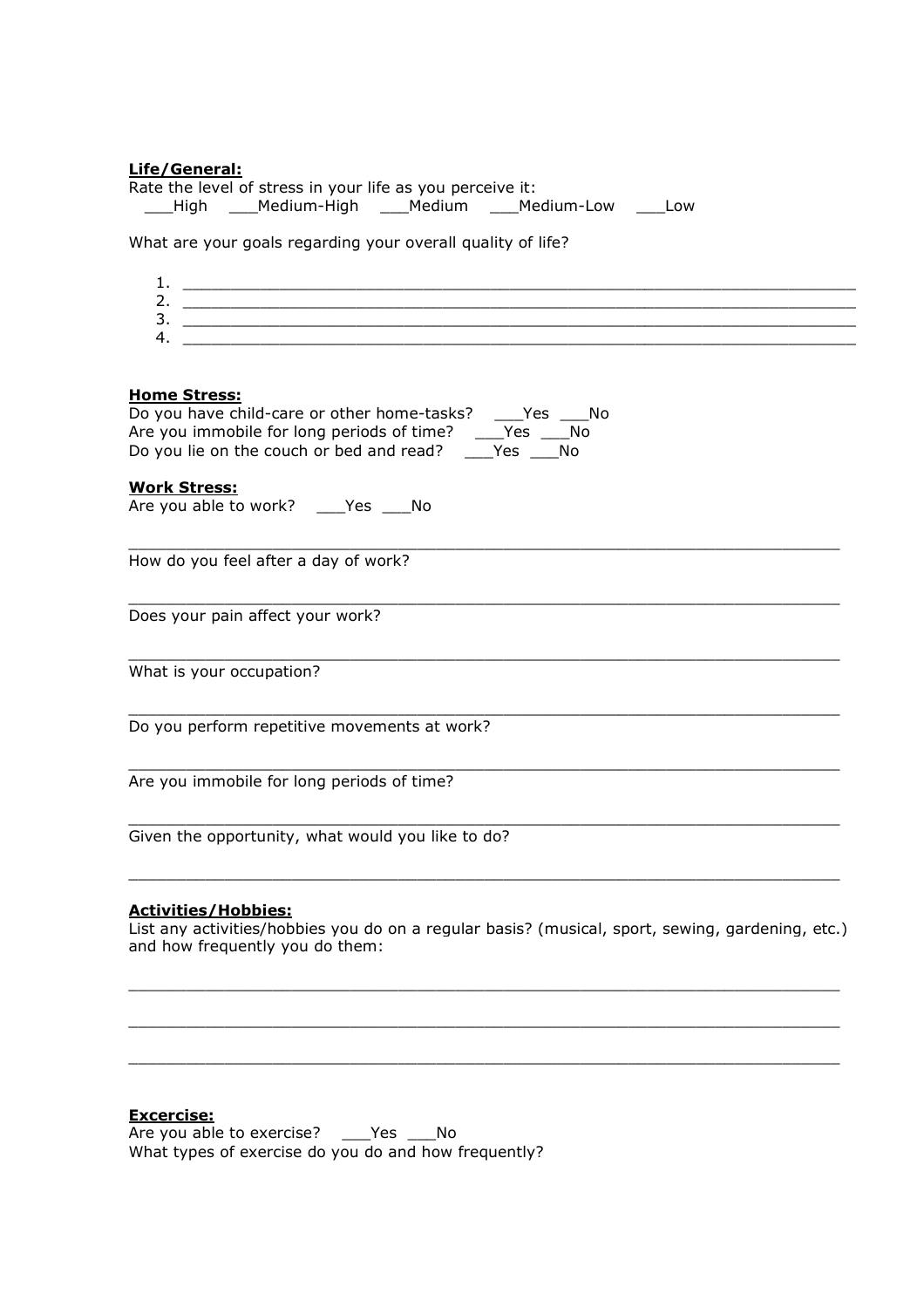$\bot$  , and the set of the set of the set of the set of the set of the set of the set of the set of the set of the set of the set of the set of the set of the set of the set of the set of the set of the set of the set of t What type of exercise do you think you would enjoy doing?

| Do you stretch regularly? _____ Yes ______ No<br>If yes, what stretches, when? The manufacturer of the stretches of the stretches of the stretches of the stretches of the stretches of the stretches of the stretches of the stretches of the stretches of the stretches of th                                                                  |
|--------------------------------------------------------------------------------------------------------------------------------------------------------------------------------------------------------------------------------------------------------------------------------------------------------------------------------------------------|
| Sleep:<br>How many hours of sleep do you typically get?<br>Do you experience any of the following?<br>___Difficulty Falling Asleep ____Waking Often ____Waking Unrefreshed                                                                                                                                                                       |
| What position do you sleep in?<br>___Back ___Side ___Stomach ___Arms Overhead<br>Half-Stomach/Half-Side Fetal Position Spooning With Pets<br>If you sleep on your back, do you put pillows under your knees? _____ Yes ____ No<br>If you sleep on your side, do you put pillows between your legs? ____Yes ____No<br>At your chest? ___Yes __ No |
| Alcohol/Tobacco/Caffeine/Sugar:<br>Do you drink alcohol? Yes No<br>What kind and how often?                                                                                                                                                                                                                                                      |
| Do you smoke or use tobacco products? _____ Yes ____ No<br>What kind and how often?                                                                                                                                                                                                                                                              |
| Do you drink caffeinated beverages? ____Yes ____No<br>What kind and how often?                                                                                                                                                                                                                                                                   |
| Do you drink juice? ___Yes ___No<br>What kind and how often?                                                                                                                                                                                                                                                                                     |
| Do you frequently eat foods with high amounts of sugars/carbohydrates? ____Yes ___No<br>What kind and how often?                                                                                                                                                                                                                                 |
|                                                                                                                                                                                                                                                                                                                                                  |

# **Consent for Thai Bodywork Treatment**

I understand that the purpose of Thai Bodywork is for relaxation and that it is not meant to diagnose or treat any illness, disease or any other physical or mental disorder, injury or condition. I have informed my Thai Bodywork practitioner about my state of health and any recommendations and restrictions on the part of my medical doctor or therapist insofar as bodywork is concerned. I understand that if I cancel a session less than 24 hours in advance I will be billed for the session.

#### **Client Signature**

| - - - |  |
|-------|--|
|       |  |